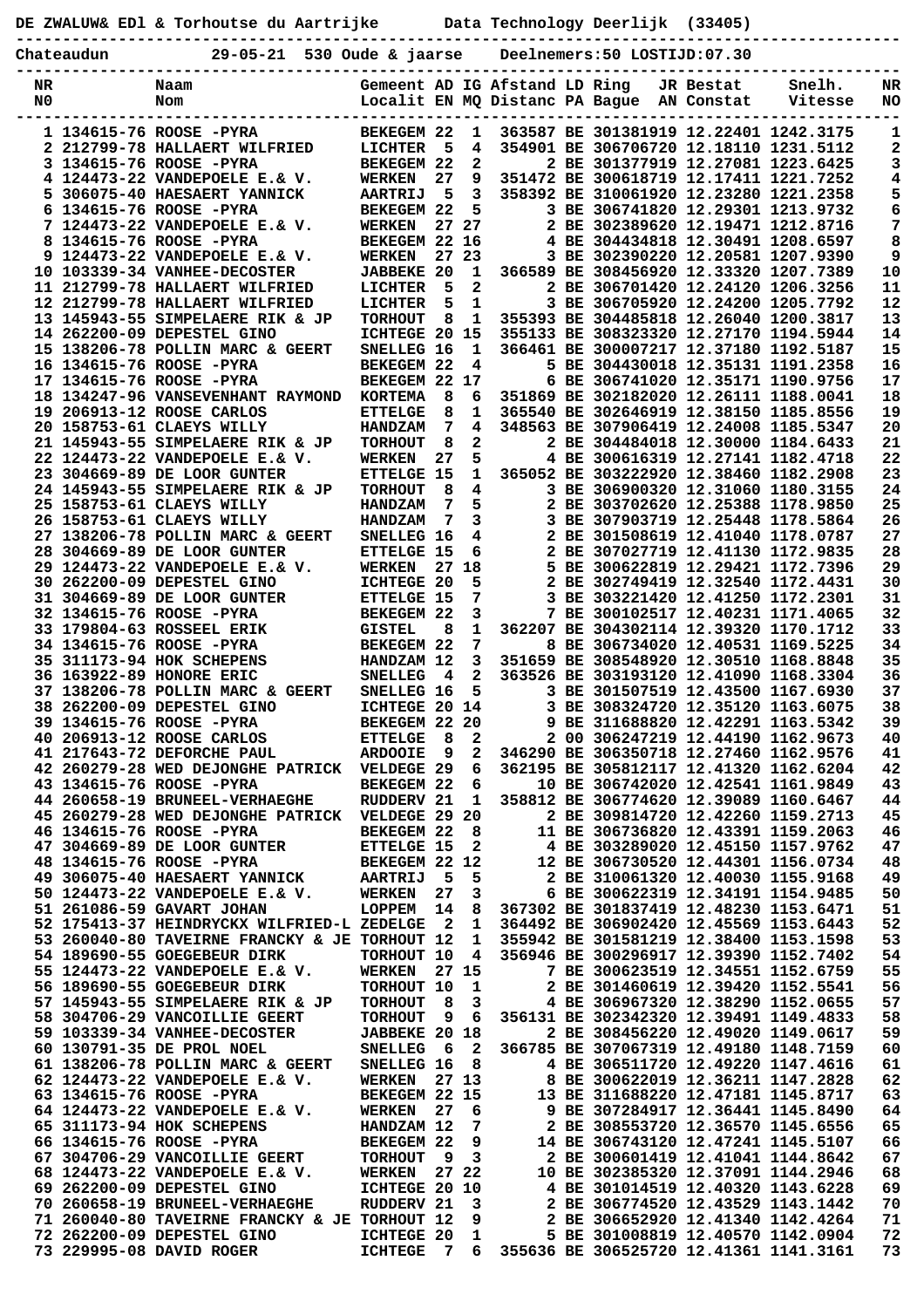|  | 74 303031-03 DAVID CHRIS                                               | <b>ICHTEGE</b>                      | $\overline{\mathbf{3}}$ | 2              | 356454 BE 302440220 12.42260 1140.8962                                        |  | 74         |
|--|------------------------------------------------------------------------|-------------------------------------|-------------------------|----------------|-------------------------------------------------------------------------------|--|------------|
|  | 75 110282-90 VANHEE WILLY                                              | VELDEGE 10                          |                         | 3              | 361012 BE 312433220 12.46430 1139.8579                                        |  | 75         |
|  | 76 147378-35 VANDEWALLE GEORGES                                        | <b>ICHTEGE</b>                      | 4                       | 2              | 354822 BE 306055714 12.41321 1138.9475                                        |  | 76         |
|  | 77 124473-22 VANDEPOELE E.& V.                                         | <b>WERKEN</b>                       |                         | 27 21          | 11 BE 302381120 12.38481 1138.1804                                            |  | 77         |
|  | 78 262200-09 DEPESTEL GINO                                             | ICHTEGE 20 20                       |                         |                | 6 BE 308322420 12.42110 1137.5783                                             |  | 78         |
|  | 79 217643-72 DEFORCHE PAUL                                             | <b>ARDOOIE</b>                      | - 9                     | 1              | 2 BE 302357219 12.34330 1137.0547                                             |  | 79         |
|  | 80 196637-18 HUBRECHT EDDY                                             | <b>ST-ANDR</b>                      | 9                       | 1              | 371403 BE 301818619 12.56460 1136.6000                                        |  | 80         |
|  | 81 134615-76 ROOSE -PYRA                                               | BEKEGEM 22 18                       |                         |                | 15 BE 312447520 12.50011 1136.1443                                            |  | 81         |
|  | 82 261070-43 VANCOUILLIE EDGARD                                        | <b>TORHOUT</b>                      | 9                       | $\mathbf{2}$   | 357701 BE 301802619 12.45001 1135.5527                                        |  | 82         |
|  | 83 134615-76 ROOSE -PYRA                                               | BEKEGEM 22 14                       |                         |                | 16 BE 306731820 12.50141 1135.3756                                            |  | 83         |
|  | 84 262200-09 DEPESTEL GINO                                             | <b>ICHTEGE 20</b>                   |                         | 8              | 7 BE 302756019 12.42500 1135.2147                                             |  | 84         |
|  | 85 217643-72 DEFORCHE PAUL                                             | <b>ARDOOIE</b>                      | 9                       | 5              | 3 BE 302358319 12.35450 1132.5920                                             |  | 85         |
|  | 86 261070-43 VANCOUILLIE EDGARD                                        | <b>TORHOUT</b>                      | 9                       | 3              | 2 BE 301803719 12.45591 1132.0189                                             |  | 86         |
|  | 87 304669-89 DE LOOR GUNTER<br>88 158753-61 CLAEYS WILLY               | <b>ETTELGE 15</b><br><b>HANDZAM</b> | 7                       | 8<br>6         | 5 BE 303221320 12.52350 1131.6518<br>4 BE 303706920 12.38118 1130.9759        |  | 87<br>88   |
|  | 89 145943-55 SIMPELAERE RIK & JP                                       | <b>TORHOUT</b>                      | 8                       | 5              | 5 BE 306901720 12.44250 1130.3249                                             |  | 89         |
|  | 90 134615-76 ROOSE -PYRA                                               | BEKEGEM 22 10                       |                         |                | 17 BE 311687720 12.51591 1129.2048                                            |  | 90         |
|  | 91 206913-12 ROOSE CARLOS                                              | <b>ETTELGE</b>                      | - 8                     | 6              | 3 BE 308421720 12.53480 1128.9067                                             |  | 91         |
|  | 92 262200-09 DEPESTEL GINO                                             | ICHTEGE 20 16                       |                         |                | 8 BE 308329220 12.44590 1127.4660                                             |  | 92         |
|  | 93 304669-89 DE LOOR GUNTER                                            | <b>ETTELGE 15 14</b>                |                         |                | 6 BE 303288720 12.54010 1126.6457                                             |  | 93         |
|  | 94 217643-72 DEFORCHE PAUL                                             | <b>ARDOOIE</b>                      | 9                       | 4              | 4 BE 302934820 12.37340 1125.9022                                             |  | 94         |
|  | 95 261086-59 GAVART JOHAN                                              | LOPPEM                              | 14                      | 5              | 2 BE 301835819 12.56270 1125.1401                                             |  | 95         |
|  | 96 103678-82 BECU DANIEL                                               | <b>ZERKEGE</b>                      | 7                       | 1              | 364979 BE 301807519 12.54301 1124.7369                                        |  | 96         |
|  | 97 262200-09 DEPESTEL GINO                                             | ICHTEGE 20 18                       |                         |                | 9 BE 308324120 12.45460 1124.6691                                             |  | 97         |
|  | 98 262200-09 DEPESTEL GINO                                             | ICHTEGE 20 12                       |                         |                | 10 BE 312757018 12.46060 1123.4831                                            |  | 98         |
|  | 99 262200-09 DEPESTEL GINO                                             | ICHTEGE 20                          |                         | 7              | 11 BE 311305217 12.46110 1123.1870                                            |  | 99         |
|  | 100 304706-29 VANCOILLIE GEERT                                         | <b>TORHOUT</b>                      | 9                       | 1              | 3 BE 302015119 12.47301 1121.6666                                             |  | 100        |
|  | 101 158753-61 CLAEYS WILLY                                             | <b>HANDZAM</b>                      | 7                       | 2              | 5 BE 307902919 12.41008 1120.7333                                             |  | 101        |
|  | 102 260279-28 WED DEJONGHE PATRICK                                     | VELDEGE 29                          |                         | 9              | 3 BE 305224518 12.53130 1120.5951                                             |  | 102        |
|  | 103 103339-34 VANHEE-DECOSTER                                          | <b>JABBEKE 20</b>                   |                         | 7              | 3 BE 302628519 12.57200 1119.9257                                             |  | 103        |
|  | 104 206913-12 ROOSE CARLOS                                             | <b>ETTELGE</b>                      | 8                       | 5              | 4 BE 308420720 12.56260 1119.7999                                             |  | 104        |
|  | 105 261070-43 VANCOUILLIE EDGARD                                       | <b>TORHOUT</b>                      | 9                       | 4              | 3 BE 304391518 12.49351 1119.2672                                             |  | 105        |
|  | 106 145943-55 SIMPELAERE RIK & JP                                      | <b>TORHOUT</b>                      | 8                       | 8              | 6 BE 306900720 12.47320 1119.2305                                             |  | 106        |
|  | 107 260279-28 WED DEJONGHE PATRICK                                     | VELDEGE 29                          |                         | 7              | 4 BE 305812517 12.53390 1119.0947                                             |  | 107        |
|  | <b>108 304706-29 VANCOILLIE GEERT</b>                                  | <b>TORHOUT</b>                      | 9                       | 5              | 4 BE 306612920 12.48321 1118.0278                                             |  | 108        |
|  | 109 261070-43 VANCOUILLIE EDGARD                                       | <b>TORHOUT</b>                      | 9<br>8                  | 7<br>4         | 4 BE 301804119 12.50221 1116.5305<br>2 BE 307040919 12.54250 1116.4870        |  | 109<br>110 |
|  | 110 179804-63 ROSSEEL ERIK<br><b>111 103339-34 VANHEE-DECOSTER</b>     | GISTEL<br><b>JABBEKE 20</b>         |                         | 9              | 4 BE 308451520 12.58530 1114.6475                                             |  | 111        |
|  | 112 134615-76 ROOSE -PYRA                                              | BEKEGEM 22 13                       |                         |                | 18 BE 306731020 12.56201 1114.1526                                            |  | 112        |
|  | 113 124473-22 VANDEPOELE E.& V.                                        | <b>WERKEN</b>                       | 27                      | 8              | 12 BE 300858018 12.45301 1114.0100                                            |  | 113        |
|  | 114 304669-89 DE LOOR GUNTER                                           | <b>ETTELGE 15</b>                   |                         | 4              | 7 BE 308892518 12.57590 1113.0200                                             |  | 114        |
|  | 115 261086-59 GAVART JOHAN                                             | LOPPEM                              |                         | 14 13          | 3 BE 301836019 13.00010 1112.9802                                             |  | 115        |
|  | 116 262200-09 DEPESTEL GINO                                            | ICHTEGE 20                          |                         | 6              | 12 BE 311306117 12.49140 1112.4559                                            |  | 116        |
|  | 117 260658-19 BRUNEEL-VERHAEGHE                                        | RUDDERV 21 18                       |                         |                | 3 BE 306780720 12.52379 1112.1413                                             |  | 117        |
|  | 118 261920-20 BROUCKAERT CAMIEL                                        | <b>AARTRIJ 12</b>                   |                         | 4              | 358053 BE 306065017 12.52000 1111.9658                                        |  | 118        |
|  | 119 163922-89 HONORE ERIC                                              | SNELLEG 4 1                         |                         |                | 2 BE 303193020 12.56570 1111.8703                                             |  | 119        |
|  | 120 189690-55 GOEGEBEUR DIRK                                           | TORHOUT 10 3                        |                         |                | 3 BE 302167916 12.51030 1111.8081                                             |  | 120        |
|  | 121 217643-72 DEFORCHE PAUL                                            | <b>ARDOOIE</b>                      | - 9                     | 9              | 5 BE 302937120 12.41320 1111.5664                                             |  | 121        |
|  | 122 260040-80 TAVEIRNE FRANCKY & JE TORHOUT 12 12                      |                                     |                         |                | 3 BE 306653220 12.50210 1111.1035                                             |  | 122        |
|  | 123 134247-96 VANSEVENHANT RAYMOND                                     | <b>KORTEMA</b>                      | - 8                     | 2              | 2 00 307164917 12.46531 1110.3997                                             |  | 123        |
|  | 124 124473-22 VANDEPOELE E.& V.                                        | WERKEN                              | 27                      | 4              | 13 BE 300851518 12.46431 1109.7305                                            |  | 124        |
|  | 125 103339-34 VANHEE-DECOSTER                                          | <b>JABBEKE 20</b>                   |                         | 4              | 5 BE 308454820 13.00400 1108.6361                                             |  | 125        |
|  | 126 138206-78 POLLIN MARC & GEERT                                      | SNELLEG 16 16                       |                         |                | 5 BE 306513220 13.00360 1108.4725                                             |  | 126        |
|  | 127 138206-78 POLLIN MARC & GEERT                                      | SNELLEG 16                          |                         | 3              | 6 BE 301509719 13.00460 1107.9139                                             |  | 127        |
|  | 128 130791-35 DE PROL NOEL                                             | <b>SNELLEG</b>                      | - 6                     | 1              | 2 BE 308767018 13.01040 1107.8886                                             |  | 128        |
|  | 129 187353-46 DECOSTER JULIEN<br>130 103339-34 VANHEE-DECOSTER         | <b>EERNEGE</b>                      | $\overline{\mathbf{4}}$ | 8              | 1 359550 BE 306995020 12.54370 1107.6141<br>6 BE 302627519 13.01240 1106.1829 |  | 129<br>130 |
|  | 131 189690-55 GOEGEBEUR DIRK                                           | <b>JABBEKE 20</b><br>TORHOUT 10     |                         | 7              | 4 BE 300298117 12.53000 1105.0960                                             |  | 131        |
|  | 132 260279-28 WED DEJONGHE PATRICK VELDEGE 29 16                       |                                     |                         |                | 5 BE 305222718 12.57510 1104.7583                                             |  | 132        |
|  | 133 174193-78 DEBAILLIE johan                                          | <b>WESTKER</b>                      | $\overline{\mathbf{4}}$ | 1              | 363309 BE 303116620 12.58520 1104.7304                                        |  | 133        |
|  | 134 261086-59 GAVART JOHAN                                             | LOPPEM                              | 14                      | $\mathbf{2}$   | 4 BE 301835619 13.02580 1103.1194                                             |  | 134        |
|  | 135 134247-96 VANSEVENHANT RAYMOND                                     | <b>KORTEMA</b>                      | $_{\rm 8}$              | $\overline{4}$ | 3 BE 302180920 12.49391 1100.7889                                             |  | 135        |
|  | 136 130626-64 DENOO FRANS                                              | ZEDELGE 13                          |                         | 4              | 363305 BE 303137020 13.00040 1100.7019                                        |  | 136        |
|  | 137 147378-35 VANDEWALLE GEORGES                                       | <b>ICHTEGE</b>                      | $\overline{4}$          | 1              | 2 BE 306057314 12.52231 1100.6157                                             |  | 137        |
|  | 138 174869-75 MARCHAND GEERT                                           | AARTRIJ 13                          |                         | $\mathbf{2}$   | 360353 BE 203878416 12.57249 1100.6002                                        |  | 138        |
|  | 139 260040-80 TAVEIRNE FRANCKY & JE TORHOUT 12                         |                                     |                         | $\mathbf{2}$   | 4 BE 306656120 12.53450 1099.4347                                             |  | 139        |
|  | 140 260040-80 TAVEIRNE FRANCKY & JE TORHOUT 12                         |                                     |                         | 7              | 5 BE 306652620 12.54020 1098.4734                                             |  | 140        |
|  | 141 260279-28 WED DEJONGHE PATRICK                                     | VELDEGE 29                          |                         | $\mathbf{2}$   | 6 BE 310113919 13.00040 1097.3389                                             |  | 141        |
|  | 142 196637-18 HUBRECHT EDDY                                            | <b>ST-ANDR</b>                      | - 9                     | $\mathbf{3}$   | 2 BE 301815419 13.08350 1096.9323                                             |  | 142        |
|  | 143 212799-78 HALLAERT WILFRIED                                        | LICHTER                             | - 5                     | 3              | 4 BE 306703420 12.54040 1095.1481                                             |  | 143        |
|  | 144 261396-78 GRUWIER GEERT                                            | ICHTEGE 10                          |                         | $\mathbf{2}$   | 357084 BE 310167419 12.56081 1094.8963                                        |  | 144        |
|  | 145 304669-89 DE LOOR GUNTER                                           | <b>ETTELGE 15</b>                   |                         | 5              | 8 BE 312263319 13.03430 1093.8980                                             |  | 145        |
|  | 146 180983-78 DERYNCK ETIENNE                                          | <b>ICHTEGE</b>                      | $\overline{\mathbf{4}}$ | 1              | 356715 BE 300993014 12.56079 1093.7760                                        |  | 146        |
|  | 147 262200-09 DEPESTEL GINO                                            | <b>ICHTEGE 20 13</b>                |                         |                | 13 BE 312756918 12.54490 1093.3337                                            |  | 147        |
|  | 148 229995-08 DAVID ROGER                                              | <b>ICHTEGE</b>                      |                         | 7 2            | 2 BE 304062718 12.55341 1092.3544                                             |  | 148        |
|  | 149 261086-59 GAVART JOHAN                                             | <b>LOPPEM</b>                       | 14 6                    |                | 5 BE 301835719 13.06270 1091.6986                                             |  | 149        |
|  | 150 124473-22 VANDEPOELE E.& V.                                        | <b>WERKEN</b>                       |                         | 27 20          | 14 BE 302385120 12.52111 1090.9012                                            |  | 150        |
|  | 151 138206-78 POLLIN MARC & GEERT<br>152 138206-78 POLLIN MARC & GEERT | SNELLEG 16 13                       |                         |                | 7 BE 301510219 13.06000 1090.6577<br>8 BE 306508520 13.06130 1089.9549        |  | 151<br>152 |
|  | 153 103339-34 VANHEE-DECOSTER                                          | SNELLEG 16 10<br>JABBEKE 20 3       |                         |                | 7 BE 308455120 13.06250 1089.6874                                             |  | 153        |
|  |                                                                        |                                     |                         |                |                                                                               |  |            |